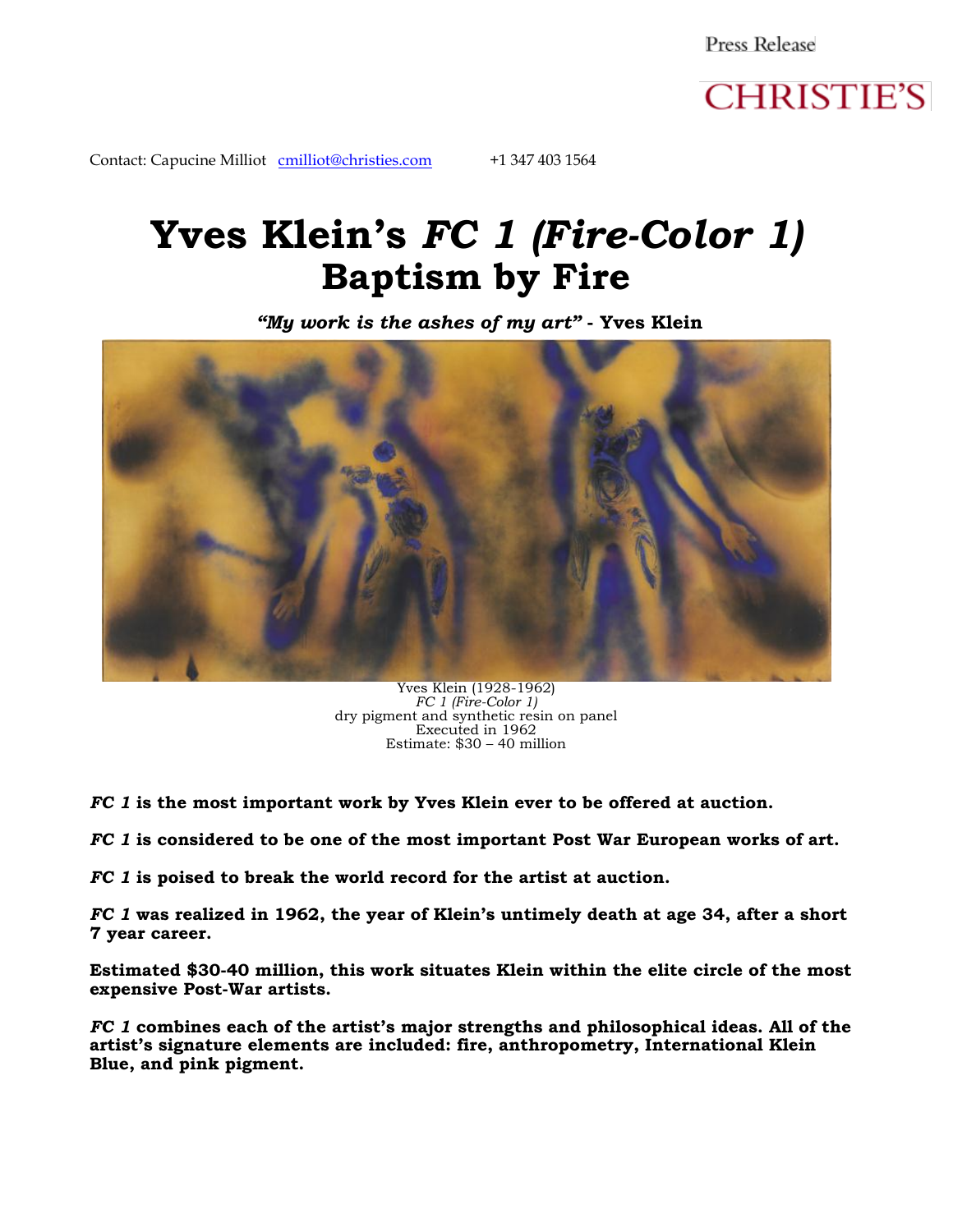#### **8 May 2012**

**New York –** Fifty years after the artist's death, Christie's is proud to announce the upcoming auction of Yves Klein's legendary Fire-Color Painting *FC 1,* as the highlight of the Post War and Contemporary Art Evening Sale on May 8. Executed a few weeks before his premature death, at the age of 34, *FC 1* is widely acclaimed as his ultimate masterpiece. One of the most important works of Post-War European art to come to the market , *FC1* acquired an iconic status soon after the release of Klein's movie, *La Revolution Bleue*, where the celebrated recording of the painting's creation inscribed *FC 1* in the 20th Century collective memory. With the creation of *FC 1*, Klein pushed the concept of the heroic artist to a new level. As an alchemist manipulating the highly volatile elements of gas and fire, Klein created a work that represents the epitome of what he called "dangerous paintings", where Klein risked his life and the life of his models. Privately owned, *FC 1* has been featured prominently in all of his major retrospectives, including those held at the Guggenheim Museum in New York and the Hirshhorn Museum in Washington DC.

A portion of the proceeds of the sale will be donated to OCEANA, the largest international organization working solely to protect the world's oceans.

"*Oceana is very grateful to be a part of this opportunity, and it is beautiful to see that fifty years after his death, Yves Klein is now giving back to the oceans through his work"*  **commented Andy Sharpless, Oceana CEO.** *"Now the oceans are in trouble. People everywhere are stepping up to restore and protect them. This partnership with Christie"s is a perfect example of the kind of creative thinking that helps produce the policy changes that will save the oceans.*"

## *Untitled (FC 1)*

*"Yves Klein"s FC 1 is to Europe what Pollock"s NUMBER ONE is to America. It is the ultimate heroic work fusing all of the elements that Klein learnt to master over his short and intense career. FC1 perfectly embodies Klein"s obsession with the irreconcilable concept of presence and absence, life and death; this painting took an enormous emotional and physical toll on the artist. FC1 was Klein"s last, but perhaps most poignant feat as an artist, and is expected to break the record for any Post War European work of art.*" **stated Loic Gouzer, International Specialist, Post-War and Contemporary Art.**

*"This painting, which for me is his absolute masterpiece, came close to not existing. The session was over; he had exhausted all his strength and was sitting down wiping off his sweat and trying to resume his normal breathing. In the left-hand corner of the studio I pointed out a panel which Yves had forgotten. The fire had to be rekindled and the models watched, fascinated as we all were, as Yves completed this masterpiece, arguably the greatest of his career and I am convinced of the 20th Century. I felt guilty about this for years afterwards, I should have told him to stop. I felt responsible for what happened a few weeks later." (*Yves Klein died in June 1962 at the age of 34) **wrote Rotraut Klein-Moquay in March 2012, in a personal account to Loic Gouzer**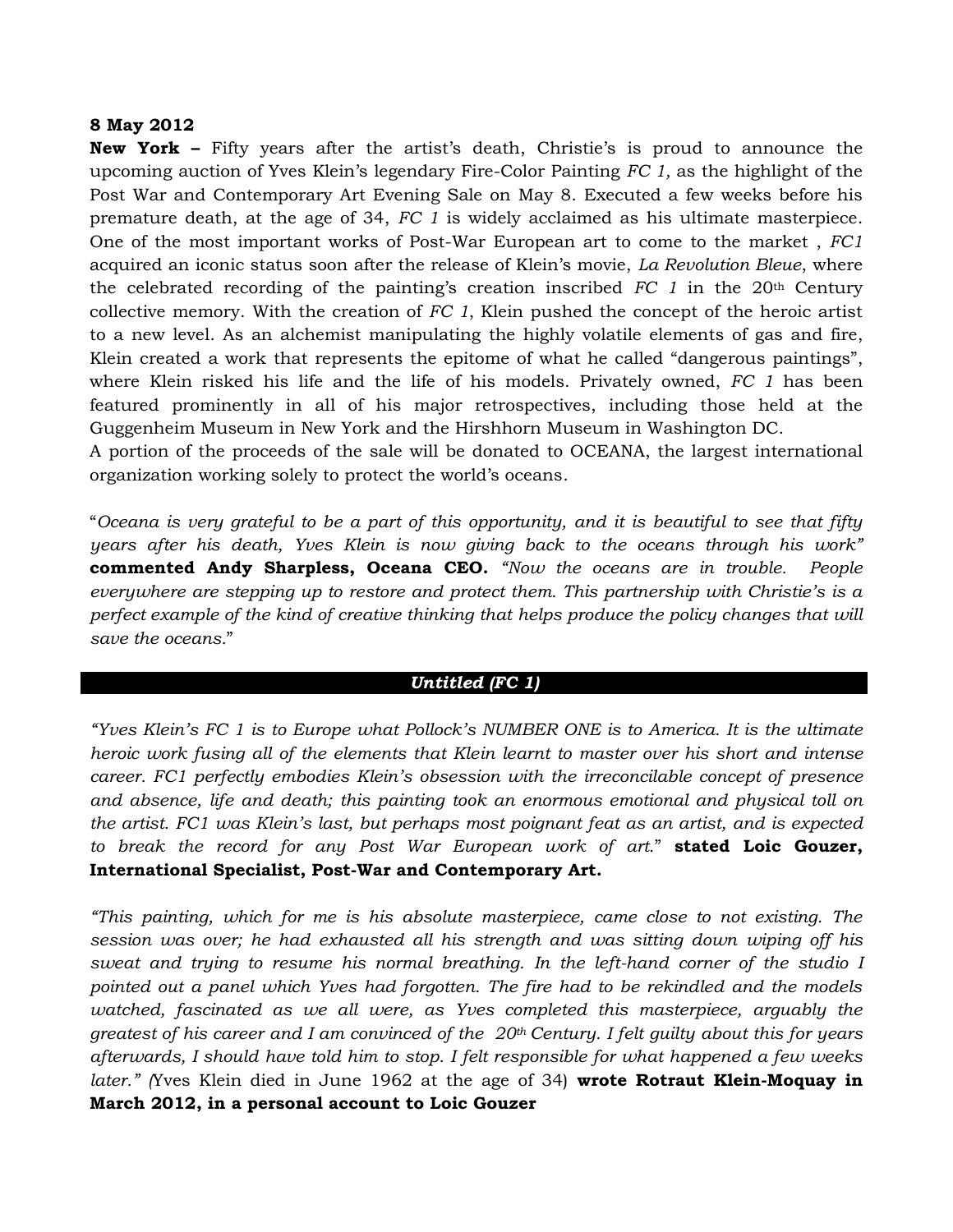*"The feeling was even stronger when we worked at the "Gaz de France"; the atelier was cold, huge, and draughty, bitter winter in Paris. The hard physical conditions in close contact with the primeval elements, fire and water, turned the experience into a veritable rite of passage. I feel that these experiences were somehow crucial in my development as someone involved in creation."* **remembers Elena Palumbo-Mosca, Yves Klein's favorite model.**

*FC 1* depicts the ethereal images of two female figures seemingly dancing or rising amid the fiery blue, gold and red flame-licked surface. The bodies hover on the borderline of abstraction, between the realms of the material and the immaterial. For Klein, this was the pictorial expression of the auspicious moment of transcendence or transmutation, seen as a kind of ritualistic and celestial dance of figures into an abstract realm. Indeed, in *FC 1* the demonstrably joyous physical essences of the youthful figures seem like angels in the fiery void, at the very same time that their immutable imprints remain materially assertive on the shimmering surface of the picture.

#### **The Place of** *FC 1* **in Klein's Career**

The idea of performance became increasingly central during Klein's tragically brief 7 year career, during which he strived to liberate the senses from their earthly limits in order to intensify our experience of life. From the grand curtains that draped the entrance to his early exhibitions at the Galerie Iris Clert in Paris, to the grand performances of his *Anthropometry* works, the idea of spectacle became more and more important.

This level of theatricality intensified beginning in March 1961 with the creation of his *Fire*  paintings, for which he was permitted to use the equipment in the testing center of Gaz de France at the Plaine Saint-Denis. Klein ensured that TV crews, press photographers and reporters were present to capture the event.

In the first *Fire* paintings, Klein attempted only to capture traces of the flame itself. Soon, he began to attempt to capture a similar momentary trace of what he believed to be the indestructible essence of human life in a number of *Fire* paintings that made use of his "Anthropometric" technique of capturing the imprints and silhouettes of the nude human form.

Klein went on to the *Fire-Color* series in autumn 1961, spraying and blowing blue and pink pigment onto the gold surface of the specially fabricated fire-resistant board that he had used for the *Fire* paintings. *FC 1* is the only work in Klein's Fire-Color series to incorporate the "Anthropometric" outlines of bodies.

## **The Making of** *FC 1*

**Rotraut Klein-Moquay remembers***: "Yves had received the panels which he had carefully framed. They were enormous and very heavy. Their transportation had to be organized, the models hired: Elena, Gilles; the photographers: Pierre Joly and Véra Cardot, the cameraman,*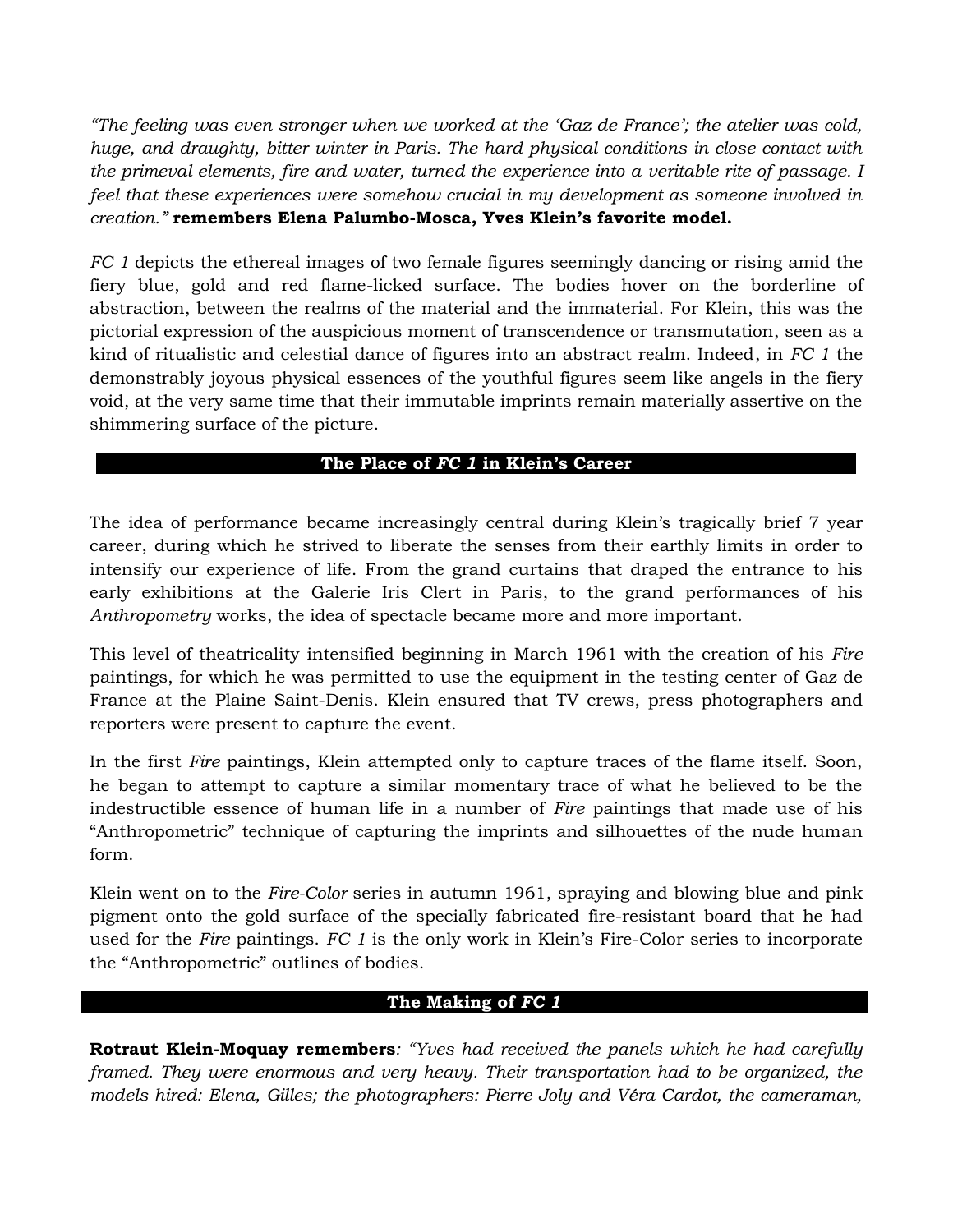*the artist Alex Kosta as the fireman, and some assistants for the handling. The setting in that industrial warehouse was surreal; the cold, the water, and the noise of the flame-thrower which Yves manipulated with apparent ease, even though it weighed over eighty pounds."* 



For *FC 1,* Klein hired two models to act as his "brushes." In the first step of the creative process, the models were doused with water and under Klein's direction pressed themselves onto the large sheet of specially treated cardboard. Once the models had left their positions, Klein, using a large torch-like device, directed an intense flame toward the board, charring parts of the surface. Where the models had pressed against the surface, the moisturesoaked cardboard resisted the scorching effect of the flames, leaving ghostly apparitions of the bodies hovering on the picture plane.

Klein also used water to create pictorial effects, interweaving splashes, spots and drips in the layers of the image.

For the next step, the models coated themselves lightly with a subtle pink paint, which left delicate impressions of their breasts and thighs as they pressed against the surface of the board. Finally, Klein instructed the models to apply a thicker coat of his IKB pigment to leave a last impression on the surface, while he enhanced their silhouettes by spraying both pink and blue pigment onto the work with an airbrush.

In this way, the work was created without any direct touch from the artist. Since the era of the cave painters, artistic practice had always been defined by the act of making a mark on a surface.

## **The Meaning of** *FC 1*

*FC 1* represents the pinnacle of Yves Klein's career, both chronologically and spiritually. As Pierre Restany, the critical authority on Yves Klein and Post war European art, noted that *Fire-Color* painting constitutes "*the culmination of Yves Klein's artistic practice and the pure classicism of his pictorial style."*